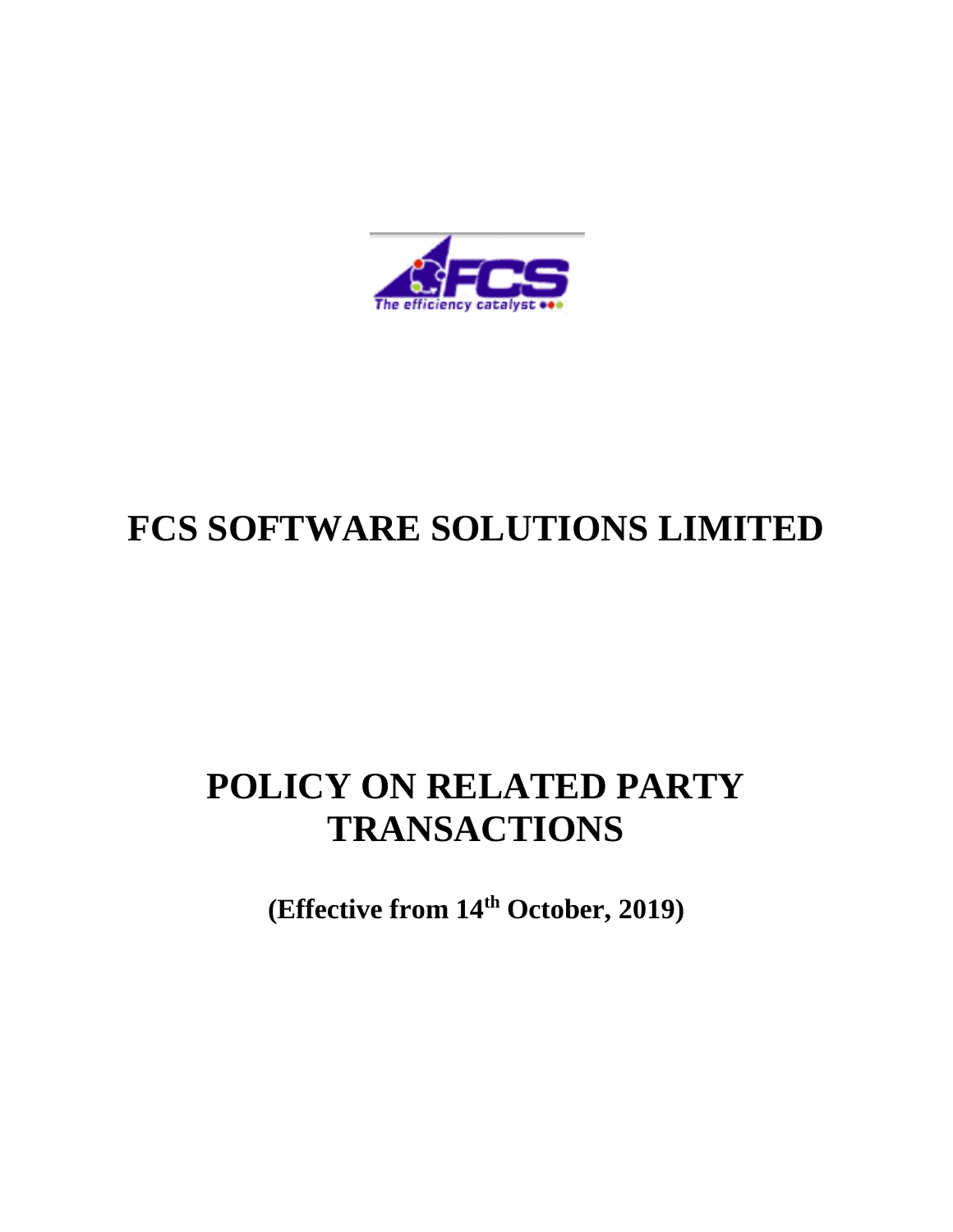

| <b>REVISION HISTORY</b> |                                                                                       |                           |  |
|-------------------------|---------------------------------------------------------------------------------------|---------------------------|--|
| <b>Release Date</b>     | <b>Changes Summary</b>                                                                | Approved by               |  |
| $01-10-2014$            | <b>First Release</b>                                                                  | <b>Board of Directors</b> |  |
| 14-10-2019              | Revision in the policy due to<br>amendments in the SEBI<br><b>Listing Regulations</b> | <b>Board of Directors</b> |  |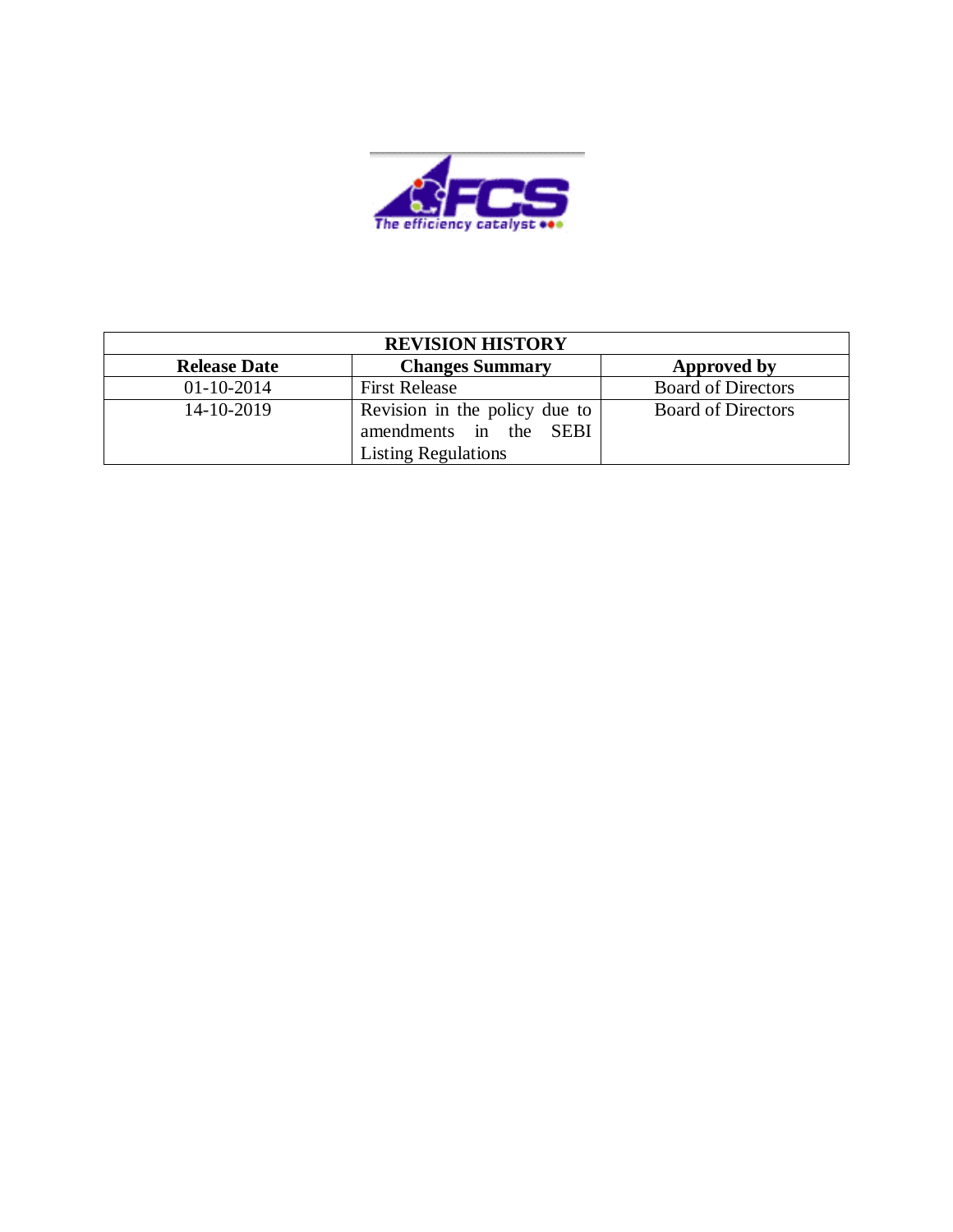

#### **Table of Contents**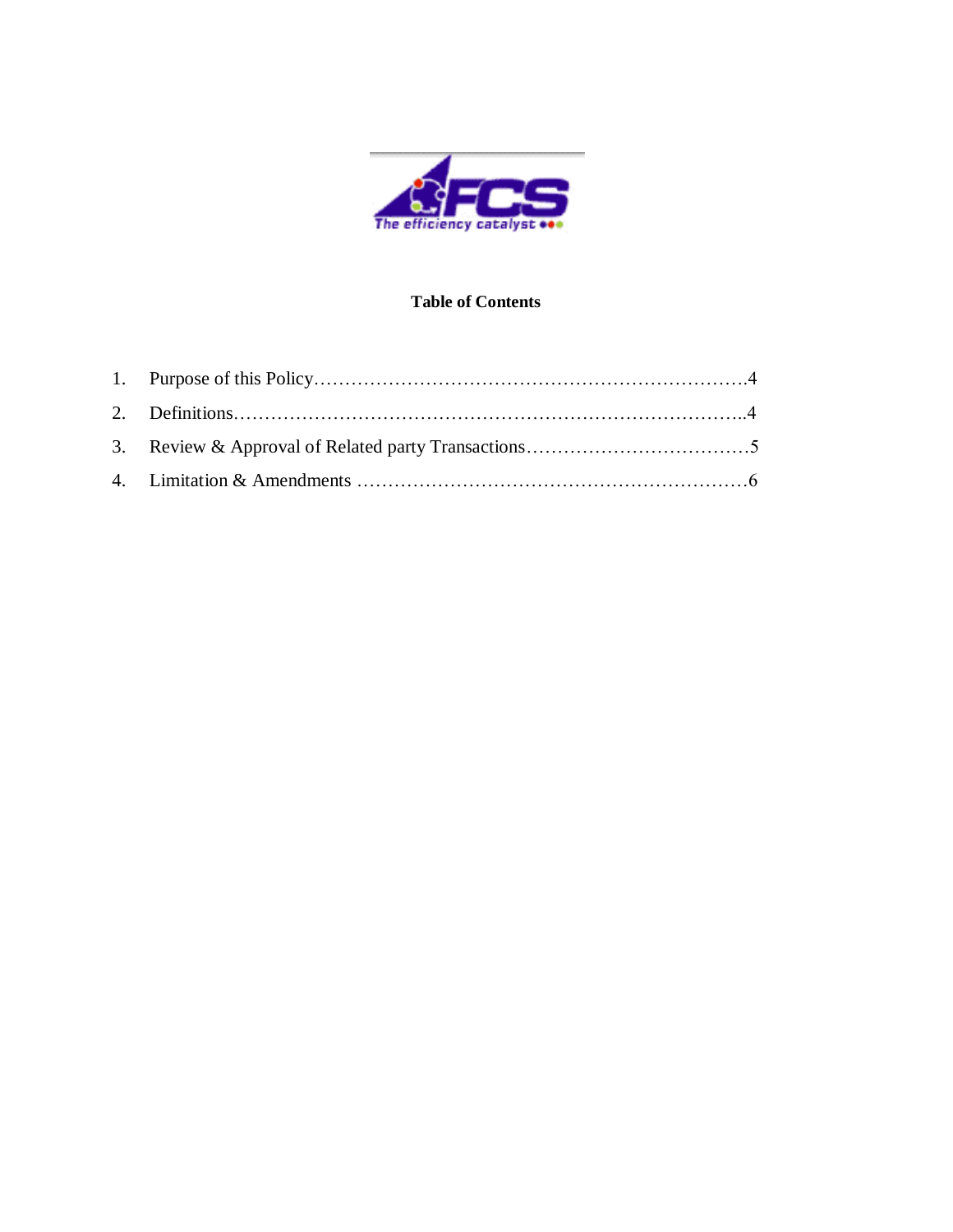

## **RELATED PARTY TRANSACTION POLICY**

## **OF**

## **FCS SOFTWARE SOLUTIONS LIMITED**

#### **1. Purpose of this policy:**

A. FCS Software Solutions Limited ("FCS" or "Company") is governed, amongst others, by the rules and regulations framed by Securities Exchange Board of India ("SEBI"). SEBI has mandated every listed company to formulate a policy on materiality of Related Party Transactions and also on dealing with Related Party Transactions.

B. Accordingly, the Company has formulated this policy (Policy) on materiality of Related Party Transactions and on dealing with Related Party Transactions. This Policy regulates all transactions between the Company and its Related Parties (as defined below).

C. A transaction with a Related Party shall be considered material if the transaction(s) to be entered into individually or taken together with previous transactions during a financial year, exceeds ten percent of the annual consolidated turnover of the Company as per the last audited financial statements of the Company. Notwithstanding the above, a transaction involving payments made to a Related Party with respect to brand usage or royalty shall be considered material if the transaction(s) to be entered into individually or taken together with previous transactions during a financial year, exceed two percent of the annual consolidated turnover of the Company as per the last audited financial statements of the Company.

D.The Board of Directors of the Company ("Board") on recommendation of the Audit Committee of the Company ("Audit Committee") shall review the Policy once in three years and may amend the same from time to time.

#### **2. Definitions**

A. "Act" shall mean the Companies Act, 2013 and includes any amendment thereof. All capitalized terms used in this Policy but not defined herein shall have the meaning assigned to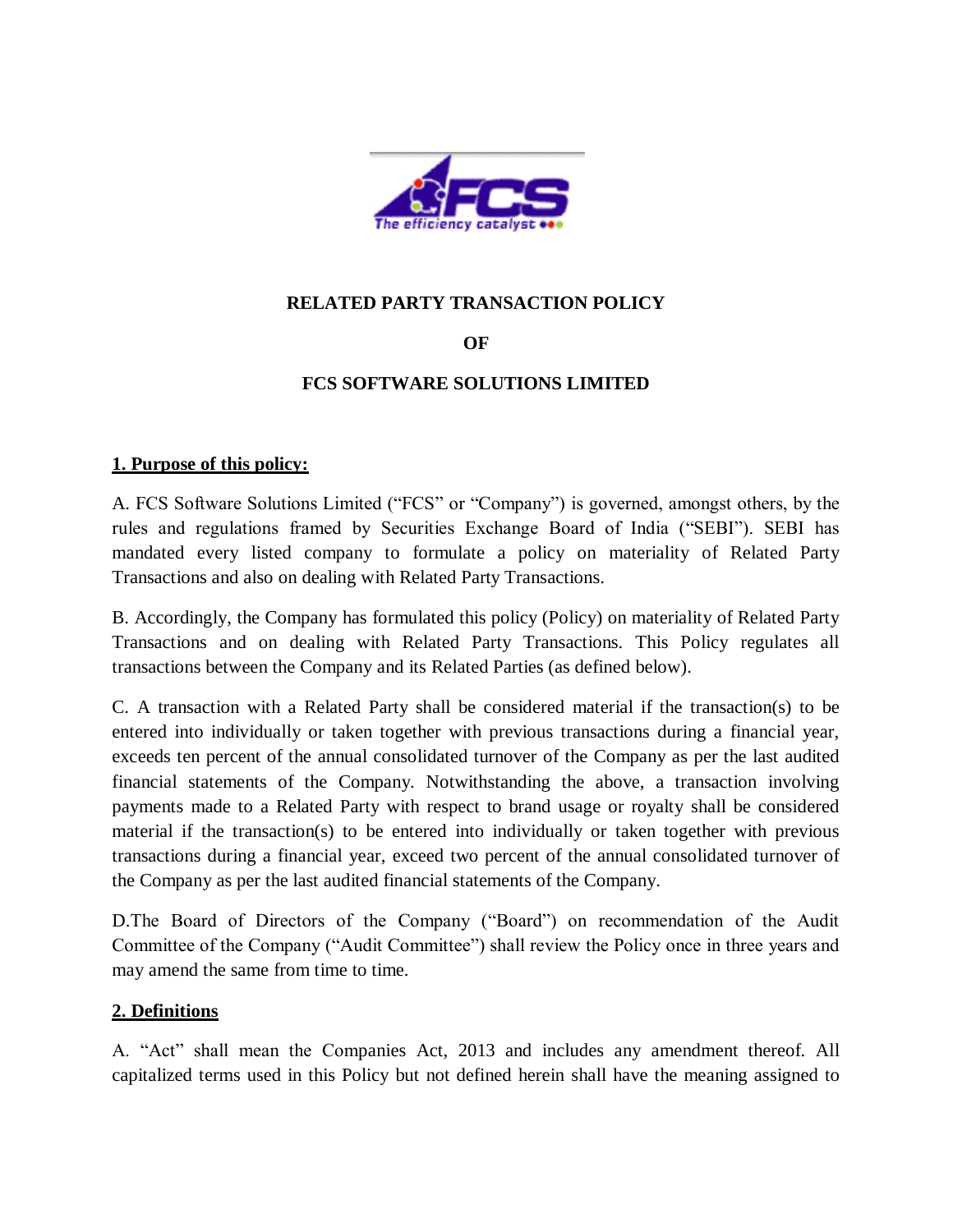such term in the Act and the Rules thereunder and the SEBI (Listing Obligations and Disclosure Requirements) Regulations, 2015 (Listing Regulations), as amended from time to time.



# **3. Review and approval of Related Party Transaction**

## **Approval of Related Party Transactions**

## **A. Audit Committee**

3.A.1. All the transactions which are identified as Related Party Transactions should be preapproved by the Audit Committee before entering into such transaction. The Audit Committee shall consider all relevant factors while deliberating the Related Party Transactions for its approval.

3.A.2. Any member of the Audit Committee who has a potential interest in any Related Party Transaction will recuse himself and abstain from discussion and voting on the approval of the Related Party transaction. A Related Party Transaction which is (i) not in the ordinary course of business, or (ii) not at arm's length price, would require approval of the Board or of shareholders as discussed subsequently.

3.A.3. The Audit Committee may grant omnibus approval for Related Party Transactions which are repetitive in nature and subject to such criteria/conditions as mentioned under Regulation 23(3) of the Listing Regulations and such other conditions as it may consider necessary in line with this Policy and in the interest of the Company.

3.A.4. The Audit Committee shall review, on a quarterly basis, the details of Related Party Transactions entered into by the Company pursuant to the omnibus approval. In connection with any review of a Related Party Transaction, the Committee has authority to modify or waive any procedural requirements of this Policy.

3.A.5. A Related Party Transaction entered into by the Company, which is not under the omnibus approval or otherwise pre-approved by the Audit Committee, will be placed before the Audit Committee for ratification.

### **B. Board of Directors**

3.B.1. In case any Related Party Transactions are referred by the Company to the Board for its approval due to the transaction being (i) not in the ordinary course of business, or (ii) not at an